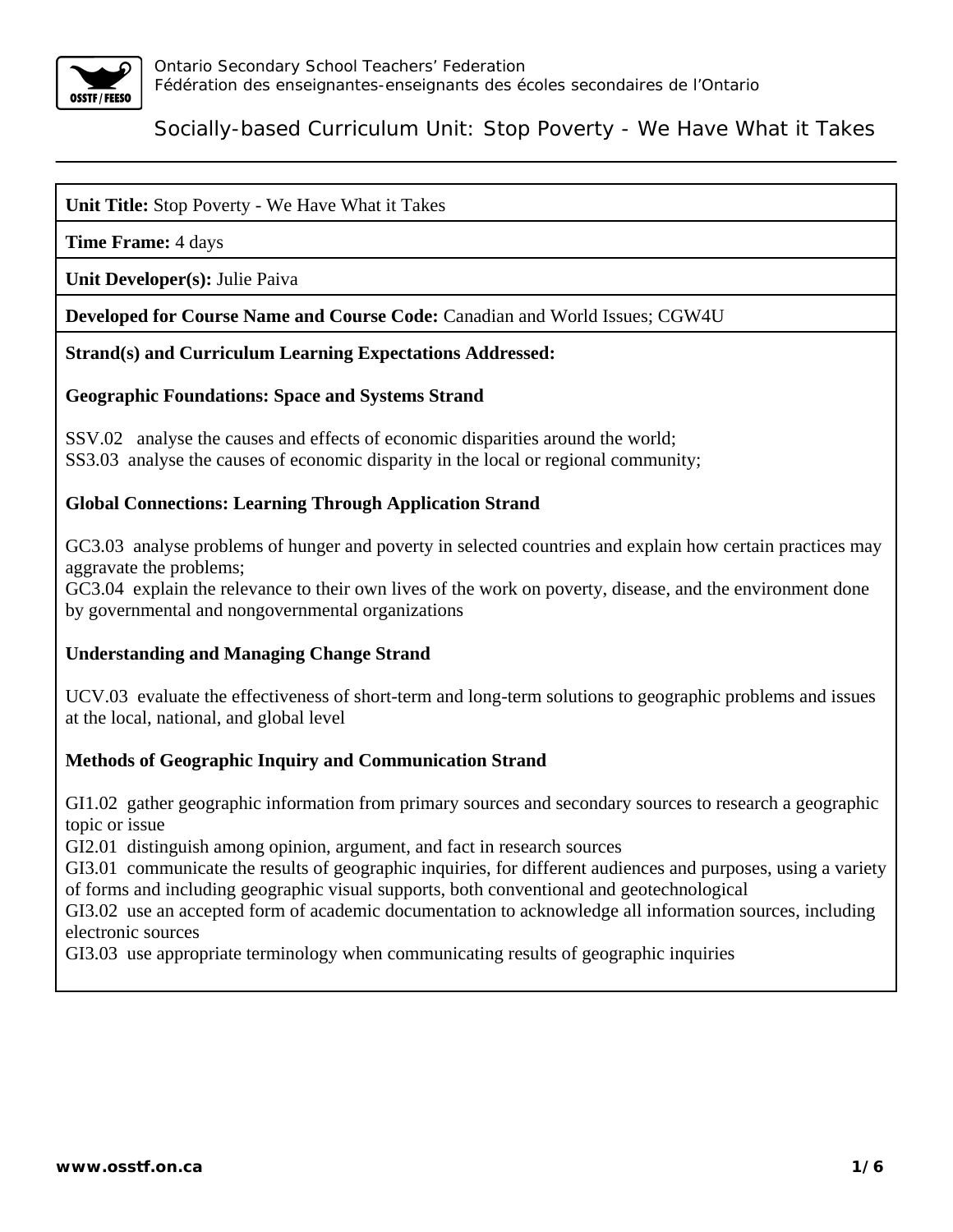

# **Desired Results**

### **Unit Description:**

Poverty. Does it exist in Canada and if so, how does it compare to poverty experienced in developing nations? After examining definitions of poverty, students will explore what poverty means in a variety of places, with a focus on Canada and India. India's poverty, as experienced by children born into brothels, will be examined in detail through a documentary, *Born Into Brothels*. From this case study students will gain a deeper understanding of how poverty may look and how a small organization struggled to make a difference. Students will then explore and evaluate international organizations and other grassroots projects and their attempts to fight poverty. Finally, students will work in pairs to accomplish the World Vision photo challenge; where they are to design, take and produce a digital photograph that finishes the statement, "we're hungry for change because...". The photograph allows students to showcase issues related to poverty in their local community and/or create a visual image that illustrates universal poverty. Photographs will be submitted online and selected students photographs may be published on the World Vision website.

### **Enduring Understandings / Learning:**

What is poverty; How to summarize articles; How to analyse visual literacy; How to illustrate concepts through visual literacy; How to evaluate the effectiveness of solutions proposed by various perspectives

## **Assessment Tasks**

**Performance Tasks and Other Evidence That Will Demonstrate the Knowledge and Skills Acquired**:

Oral participation; Homework completion

### **Assessment Criteria:**

Students will produce a digital photo and written summary that will be evaluated using the provided rubric.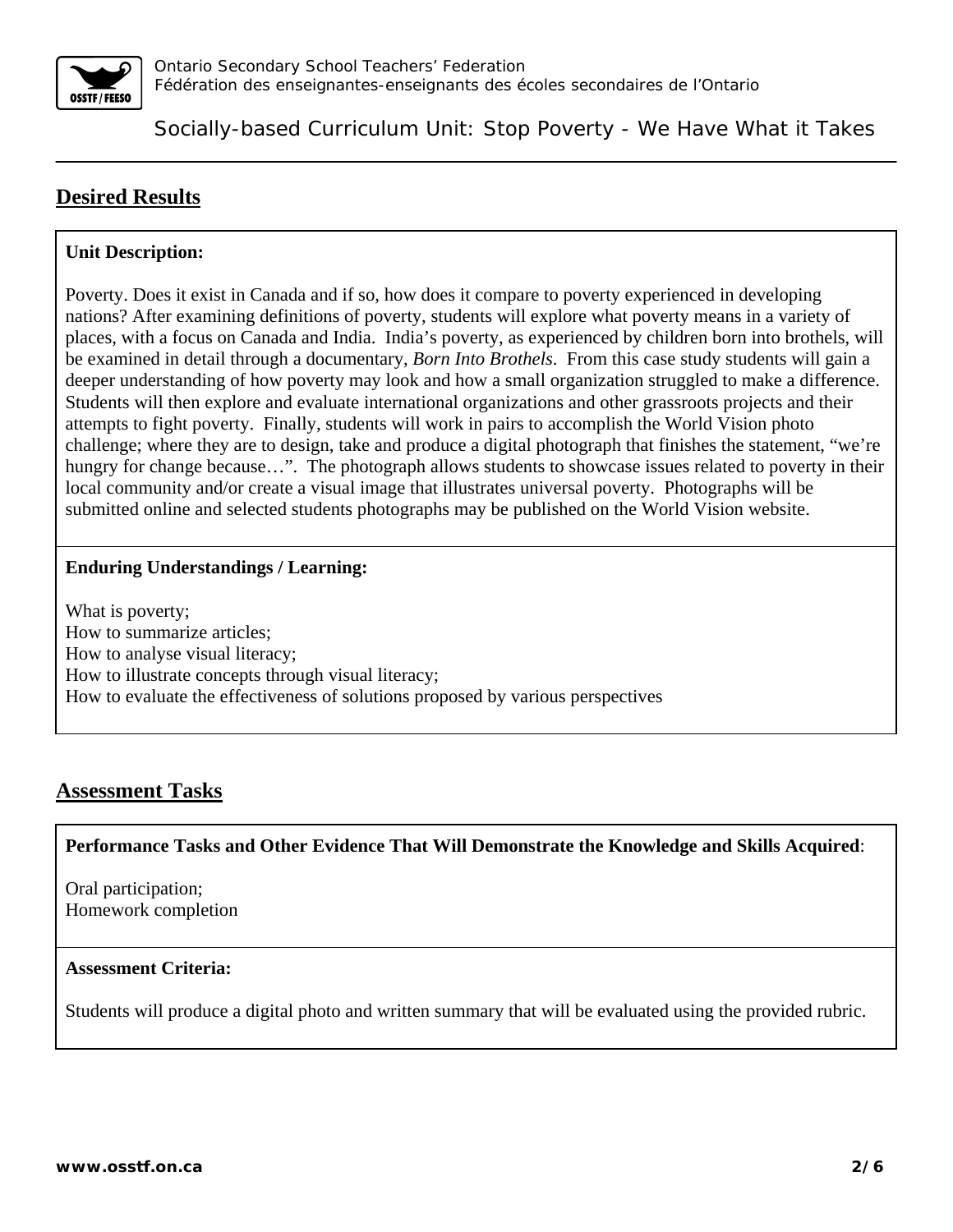

## **Unit Planning Notes**

### **Prior Learning Necessary (if any)**:

Students should have an understanding on quality of life and what data is used to measure quality of life; the various definitions of poverty (absolute versus relative, etc.); and definitions of the G8, NGO, and other related terms.

### **Preparation Notes (if any):**

Resources: Articles; Video (Born into Brothels DVD)

Supplies: Chart paper and markers

Equipment: LCD Projector with a computer/laptop and internet connection

## **Learning Plan**

### **Lesson 1**

Pre-lesson: Assign the article, *The Geography of Wealth and Poverty*, along with the questions as found in Appendix A. The article can be found on-line at: http://www.cid.harvard.edu/cidinthenews/articles/Sciam\_0301\_article.html

1. Students are to be randomly placed into five groups. Each group will then be assigned one of the homework questions from the article reading. The groups will be provided chart paper and markers to illustrate their answer (illustrations include pictures, diagrams, with only a few words). Groups should be provided 15 minutes to prepare their presentation to the class. Each presentation should last only a few minutes (each group member must present part of the illustration).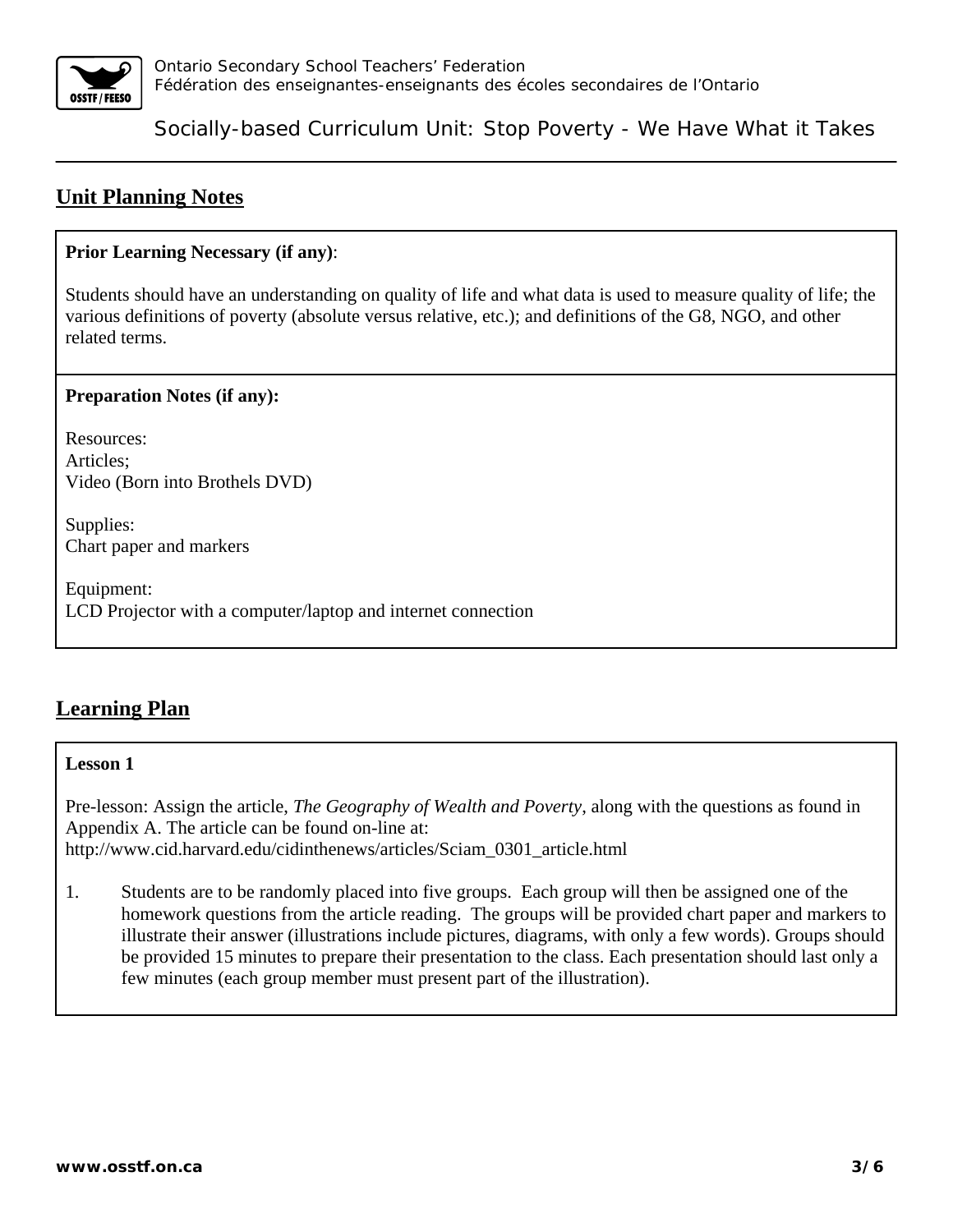

2. Having reviewed the article that discusses the causes for economic disparity, the class will follow a PowerPoint on Poverty in Canada (see powerpoint1). The PowerPoint starts with four photographs. The students are asked to find the *odd one out*. Be prepared to show the photographs to the students a few times in order for them to select the odd one out. They are to explain why they chose the photo they did and what about that particular photo illustrates poverty. Students are to take independent notes from the material presented. At the end of the PowerPoint the class is asked to generate a definition of how they define what it means to be poor in Canada. The class should reach a general consensus and take note of their final definition.

\* For more information on the LICO and other Canadian poverty measures read, *The Debate Over Canada's Poverty Line*, found online at: http://www.cbc.ca/news/background/economy/povertyline.html

3. Students are then provided a copy of the article, *Why Poverty Threatens Us All*, found on-line at: http://www.thestar.com/columnists/article/268662. As they read the article students are to take reading notes, where a few words summarizing each paragraph in the margin are written on the article. The teacher should model one example with the class. Students are to finish the reading notes for homework.

### **Lesson 2**

- 1. Prior to the lesson, the teacher should have the article, *Why Poverty Threatens Us All* , divided into 10 sections based on the article's 10 main ideas. The class should be divided into 10 groups, where each group will be assigned a section of the article. For their assigned section each group is to write a one sentence summary of the main idea. Once groups are finished their one sentence summary, they are to write it on a piece of chart paper or on the white/chalk board. The teacher should make sure to have each group write their sentence in the same order of the article sections. So, by the end of the exercise the class will have written a 10 sentence summary of the article that will then be copied into their notes. Through discussion, the class should conclude and note the causes of poverty in Canada and whether the type of poverty facing our society is income/relative/absolute in nature.
- 2. The class will brainstorm on the chalk/white board the consequences which result from economic disparity. As they copy the brainstorm in their notes they should also be thinking about whether these effects result just in Canada or globally. Have students share their thoughts with the class.
- 3. Students then are shown a PowerPoint on poverty in India (see powerpoint2). It starts with the same *odd one out* photo analysis where students are to explain why they selected the odd photo and what about the photo illustrates poverty. Also, they should note how this set of photos differs from the previous lesson's set. They are to take notes on the information presented on the PowerPoint.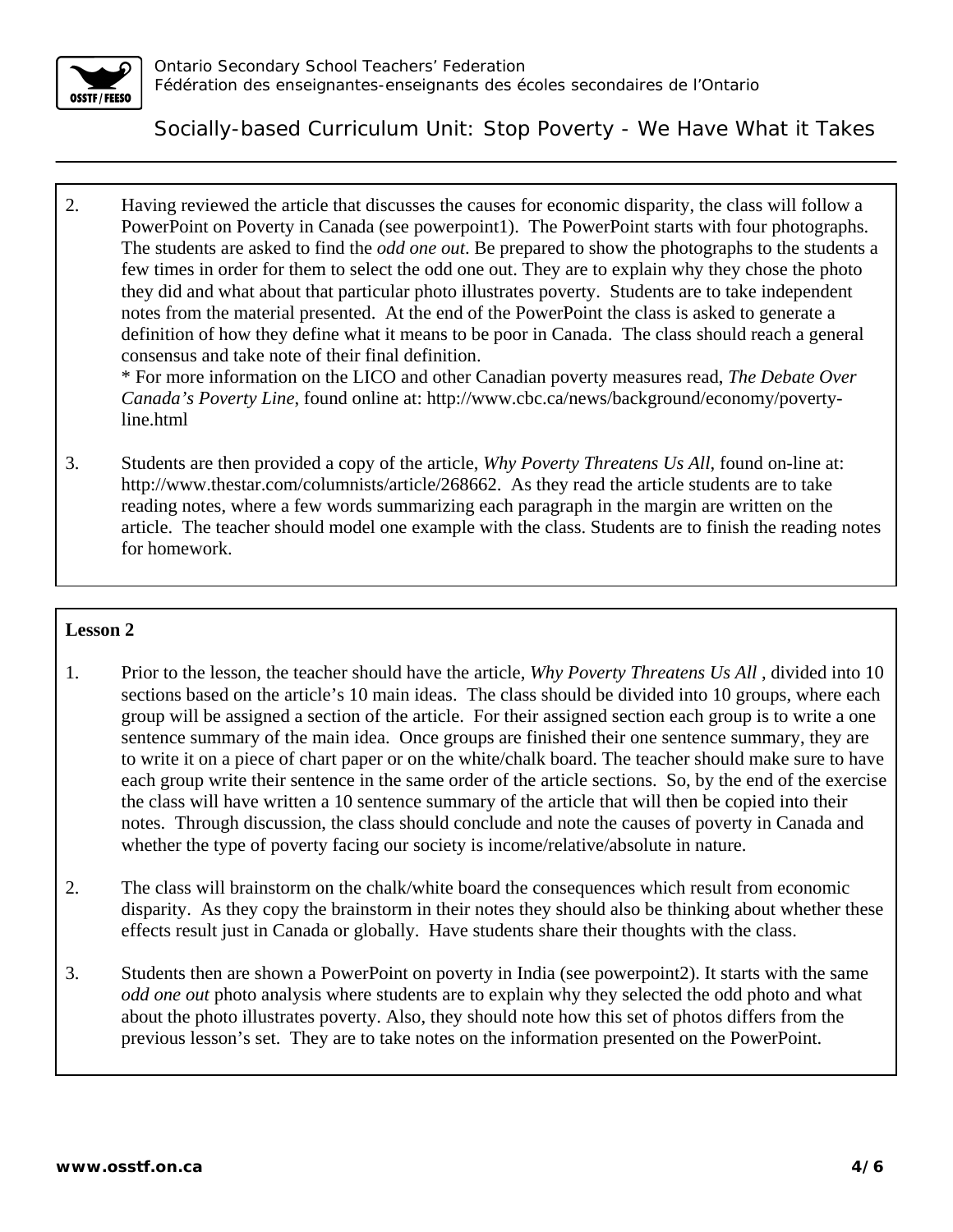

4. The class will watch the documentary, *Born into Brothels*. This documentary highlights the journey of a woman who travels to India to conduct research on women living in the brothels of Kalkuta (Calcutta). While researching, she decides to teach the children about photography with the help of the organization, Kids with Cameras. Students are to watch the documentary and answer the questions on the handout (see Appendix B).

### **Lesson 3**

- 1. Students are to finish watching *Born into Brothels*. After a few minutes to complete the handout the teacher should lead a discussion of the questions and answers. A final discussion should be raised by the teacher explaining how fortunate we are to live in Canada, because even those that are poor have the assistance of our social programs…unlike the poor in other countries, like India.
- 2. The students will then be asked to write a letter of gratitude. The letters are to be written to anyone whom they would like to give gratitude to and for whatever reason, whether it is for their parents, a sibling, a grandparent, etc. The letter should be personal and explain why the student is thankful. This writing exercise should only take 5-10 minutes and it should be handwritten. The letters should not be collected, but the students should promise that they are given to the intended recipient that night.
- 3. Using the template provided or one similar (see Appendix C), the class is designing a report card for governmental and nongovernmental organizations that are attempting to stop poverty in Canada and India. As a class we will generate eight Look For's and then evaluate *Kids with Cameras* using the completed template. Students will then each be assigned an organization to complete a report card. Students are to use the internet in order to complete their research; the report card is to be completed for homework. See Appendix D for a list of governmental and nongovernmental agencies attempting to stop poverty in Canada and in India.

#### **Lesson 4**

- 1. To begin the class, students will share their experiences of delivering the gratitude letters to their intended recipients.
- 2. Students are to watch the *Make Poverty History Click 2006* video found on-line at: http://www.youtube.com/watch?v=3mJU58A9SNc and/or http://www.makepovertyhistory.org/video/ After watching the video, the teacher should have a short discussion on the G8 promises and results as outlined on the webpage http://www.makepovertyhistory.org/response.shtml.